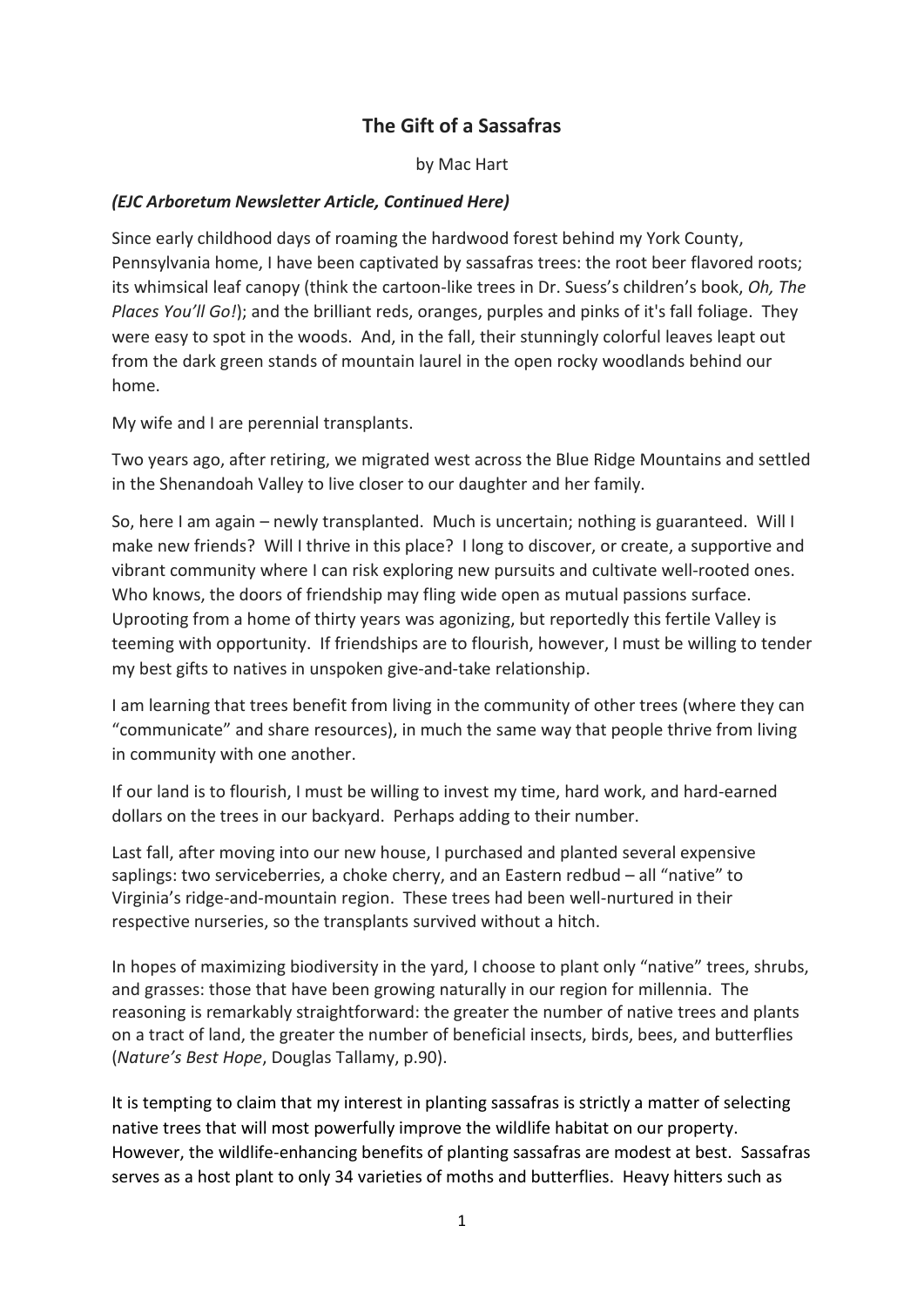the oak and hickory trees serve as caterpillar host plants to 513 species, and 239 species respectively, of butterflies and moths.

My approach to unearthing the tree is surgical. I gather my leather gloves and tools from the car and make my way up the hill to the sassafras' location. Dropping to my knees, I carefully scrape the wet layer of leaves back from the base of the tree to inspect the trunk and surface root mat. The tree looks healthy. No sign of damage or disease. I use my heavy digging bar to make the circular incision around the base of the tree, a 15-inch radius. The incision must be deep and clean, severing the ground-level secondary roots while carefully preserving the lengthy tap root directly underneath the trunk.

After 20 minutes of laboring, I discover the thick taproot and gently work the dirt away from it with my hands in hopes of tracking it to its deep underground source. Unexpectedly, four inches beneath the root ball, the tap root takes a sharp right-angle turn - now running perpendicular to the surface. So, I too, change directions and dig a lateral ditch to follow the deviant tap root to its softly-pointed tip.

I leverage the heavy root ball from its home in the ground with the digging iron, lifting the tree and root mat up and out of the hole onto the forest floor.

In the process of lifting the root ball, and to my horror, the tap root falls away from the root ball – disconnecting from its anchor point on the tree! How did this happen? I had been incredibly careful with the digging and unearthing. On closer inspection, I see that the "lifegiving" tap root is dead. In fact, it has apparently been dead for some time. What had already promised to be a tricky affair is quickly approaching a mission-impossible-grade challenge.

#### *Why did the taproot disconnect from the root ball? Can a sassafras tree survive without its taproot? Should I just throw in the trowel and go home without the sapling?*

Shaken but undeterred, I lift and swing the tree and root ball into fifteen-gallon tub that I brought along to transport my "prize."

It is a short walk to the car. I am thankful as the tree-filled tub is awkward and heavy. Fortunately, the tree fits easily into the back of my SUV and I make the short four-mile trip home.

Not wanting the sassafras tree to be out of the ground any longer than necessary, I arrive home and immediately begin digging a hole at the new location: the hillside bordering our patch of hardwoods where three towering pignut hickories will shelter the understory sapling from the sun and wind. A near-ideal location, I believe.

The experts recommend digging the hole twice as wide as the root ball, but no deeper than the height of the root ball. I tuck the sassafras into the newly-dug crater, back fill the dirt and tamp it into place, then soak the soil with a 5-gallon bucket of water. The tree looks very much at home. I feel hopeful.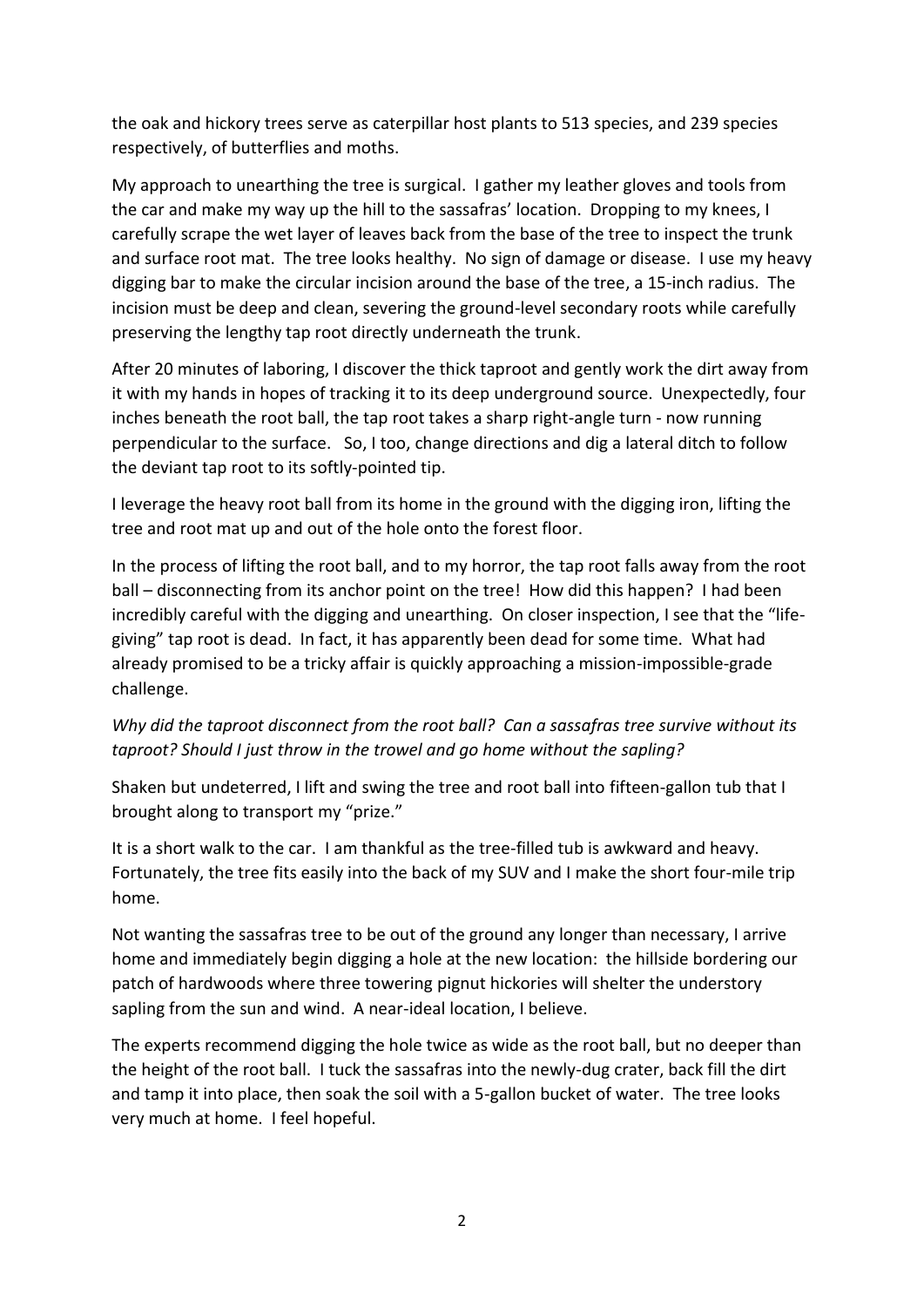Given that summer is upon us, I resolve to soak the tree roots daily for the next couple of months. My son David, an agricultural science graduate from Virginia Tech, insists that my transplanted tree will require this level of care to maximize its chances of survival.

Today is my grandson, "Patty Mac's," fourth birthday. He is my oldest son Andrew's youngest son, my namesake. He is a gift from God.

I had not intended to plant the sassafras in his honor, however as I gaze upon the sapling, I consider Patrick and each of my grandchildren. They are inheriting an endangered planet and will serve as the next generation of stewards in the global fight to preserve our precious and increasingly limited natural resources.

Will they love the woods and streams, the mountains and the meadows as much as I do? Will they understand the importance of giving thanks for all of the gifts that nature freely gives? Will they recognize that our fresh water, clean air, wild animals, trees, and birds are not inexhaustible? That our natural resources must be managed, cared for and protected? Who will teach them?

In her book *Braiding Sweetgrass*, Robin Wall Kimmerer, Distinguished Teaching Professor of Environmental Biology at SUNY and member of the Citizen Potawatomi Nation reminds us that,

## *"Plants know how to make food and medicine from light and water, and then they give it away"* (p.10).

Dr. Kimmerer goes on the say that,

### *"Cultures of gratitude must also be cultures of reciprocity. Each person, human or no is bound to every other in a reciprocal relationship...*

# *… If an animal gives its life to feed me, I am in turn bound to support its life. If I receive a stream's gift of pure water, then I am responsible for returning a gift in kind. An integral part of a human's education is to know those duties and how to perform them"* (p.115).

Today, I feel fortunate to be planting the rescued sassafras tree, this "gift," in my backyard. And I feel exceptionally grateful to have a role in raising, nurturing, and teaching my grandchildren.

Rearing young trees and children requires a great deal of care, prayer, and patience. Both are fragile, yet thankfully adaptive and forgiving. Loving attention in the nursery augurs well for healthy sprouting and maturing.

It is undeniable. In spite of my best efforts, this sassafras tree may die. In the fields of medicine and horticulture alike, transplant rejections are common even with the healthiest of subjects. I remind myself, *This tree was torn from its home and experienced a traumatic uprooting. All the care and attention in the world will not guarantee its survival.*